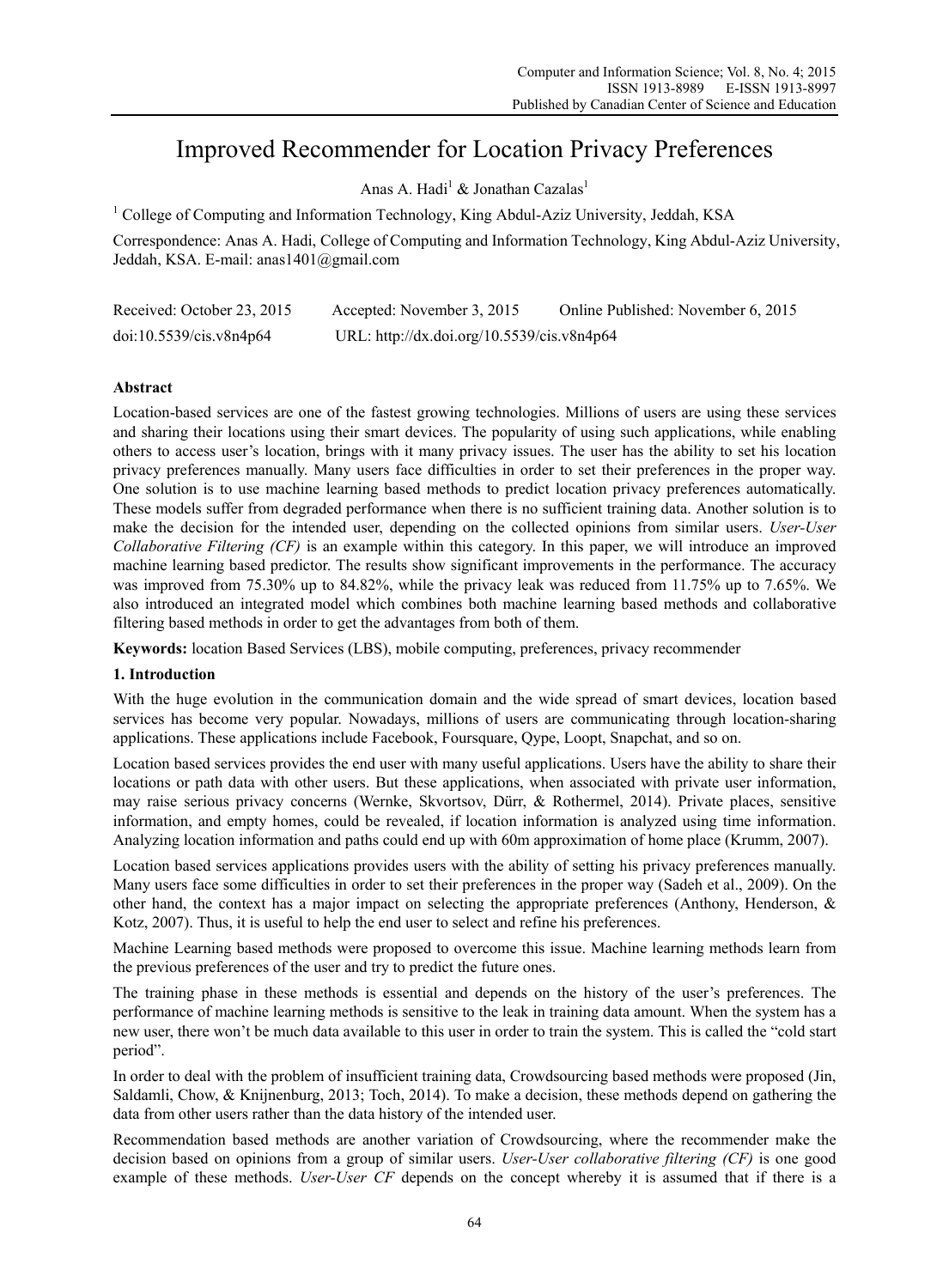similarity between the users for the past preferences, then they may be a similarity between them for the future ones.

(Zhao, Ye, & Henderson, 2014) had successfully applied *User-User CF* as Location privacy preferences recommendation. The main advantage of using User-User CF is the ability to perform well, even under the condition of insufficient training data "cold start period". Their results were comparable to the performance of Machine Learning based models in general and better in the cold start period. Another advantage is that they provide a privacy-aware model which maintains the privacy of the users by obfuscating their preferences.

The contributions of this paper can be summarized as follows:

- $\checkmark$  First, we will apply *Random Forest Tree (RF)* as a Machine Learning method with some additional feature in order to enhance the prediction performance using real world dataset.
- Then we will discuss the positive and negative aspects of using both *User-User CF* and *Random Forest Tree (RF)*.
- Finally we will combine both *User-User CF* and *Random Forest Tree (RF)* in one integrated model.

The remainder of the paper is organized as follows: Section 2 will provide the related work and the necessary background. Section 3 will be devoted for the proposed work. While the results and discussions are covered in section 4. Finally, we will conclude the paper in the Conclusion section.

# **2. Realted Work**

Millions of users with smart devices are attracted by Location Based Services (LBS) technology. But since the introduction of LBS, users' locations privacy emerged as an important issue. Usually the information required by LBS has the form of <User ID, Position, Time>. Thus, the main idea behind this privacy issue is to protect: *User identity, spatial information, or temporal information* (Wernke et al., 2014). Protecting the three of them - or at least two – is necessary. For example, if we hide the ID of the user, then the attacker may analyze both spatial information and temporal information to figure out user's ID.

# *2.1 Privacy Approaches*

Many approaches have been suggested for Location privacy issue. We can summarize these approaches as:

## 2.1.1 Position Dummies

The main goal here is to protect the true position of the user by sending it among some other fake positions. These fake positions are called *dummies*. Usually, these approaches need a Trusted Third Party (TTP). *SybilQuery* (Shankar, Ganapathy, & Iftode, 2009) is an example of this approach.

# 2.1.2 Mixed Zones

The idea of this approach is to define an area or a zone where the true positions of the users are hidden inside this zone. This is done by not sending any position update while the user is still inside the same zone. Once the user has entered a zone, his ID will by mixed with the ID's of other users already in the zone. This approach was applied successfully to the road network in MobiMix (Palanisamy, & Li, 2011).

## 2.1.3 K-Anonymity

The concepts here is that the true position of the user can't be determined among other *k*-1 users. According to this, the probability of identifying the true user is *1/k*. Trusted Third Party (TTP) is needed to anonymize the user among other users. The user can define a *K* value and the area space (Mokbel, Chow, & Aref, 2006). K-anonymity could be applied for both dimensions: *spatial* and *temporal* (Gedik, & Liu, 2005, 2008). In this approach the user has the ability to define upper and lower limits for both area size and time periods.

# 2.1.4 Obfuscation

The idea of obfuscation is to reduce location precision of the user. The traditional approach is sending a circle area rather than the true accurate position. (Duckham, & Kulik, 2005) apply this concept to the road networks. Again, for this approach *spatial* obfuscation can be improved by adding *temporal* obfuscation (Gruteser, & Grunwald, 2003).

# 2.1.5 Coordinate Transformation

User's true position can be protected by applying some simple transformations (shifting, rotating... etc) on the coordinates. These transformations should be known at the receiver side (Gutscher, 2006).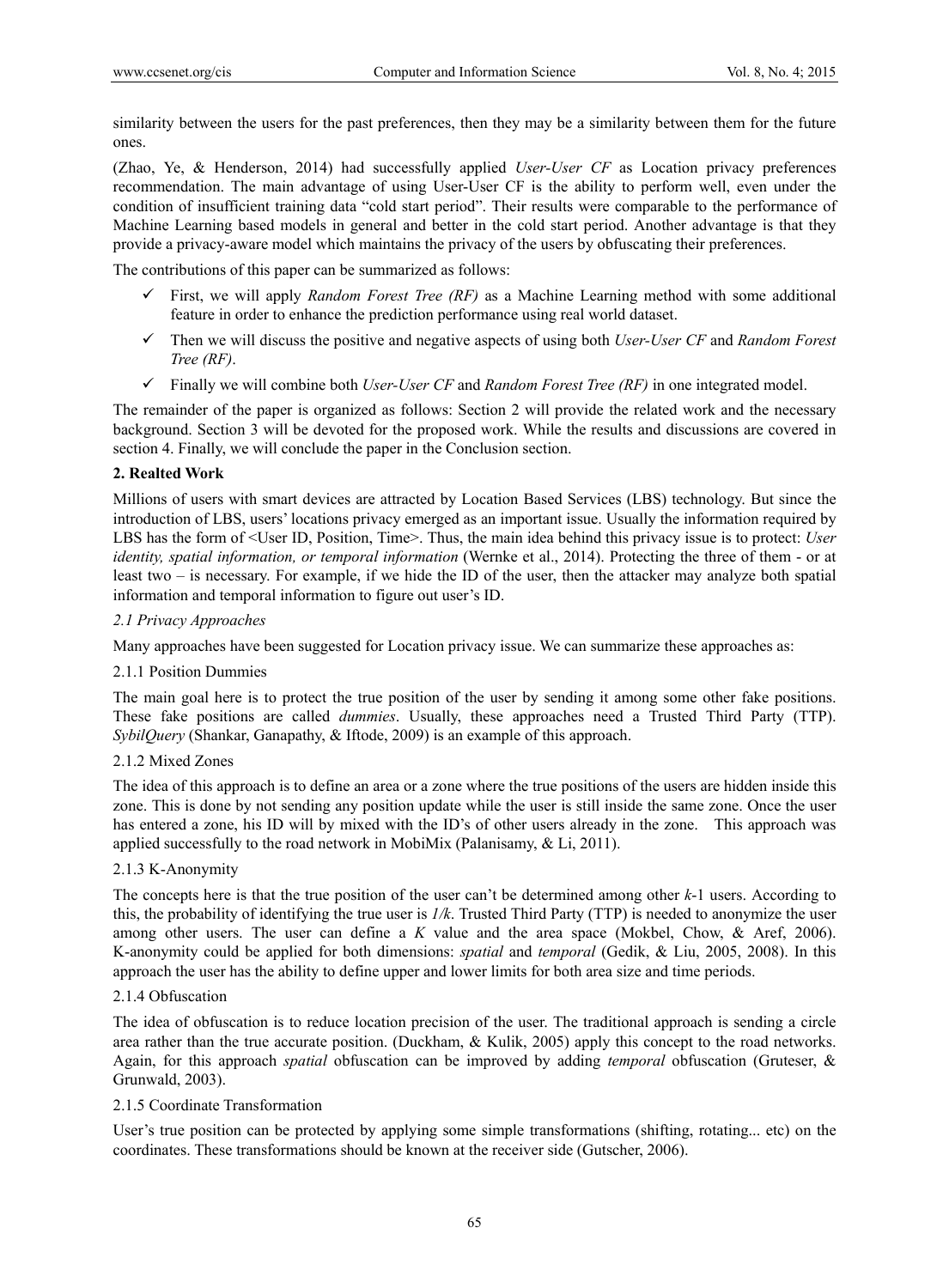# 2.1.6 Cryptography

Encryption concept is used in this approach to protect the true position of the user. Symmetric encryption techniques are usually used. To deal with the problem of untrusted TTP, (Marias, Delakouridis, Kazatzopoulos, & Georgiadis, 2005) proposed a secret sharing based approach, where the shares are distributed among many untrusted TTP. Thus, to retrieve the true position, you need all the shares. The dilemma here is whether we can perform location-based queries using these shares or not.

# 2.1.7 Position Sharing

In order to overcome the problem of applying LBS queries on sub shares, (Dürr, Skvortsov, & Rothermel, 2011) proposed the concept of shares with strictly limited precision. Each share has its own role to accurately determine the true position of the user. Even if one or more shares are not accessible, we can apply LBS queries on the remaining shares.

## *2.2 Privacy Preferences Settings Approaches*

In Location-Based services, Users have the ability to configure their privacy preferences settings manually. But there are some usability issues with this approach. In (Sadeh et al., 2009) study, they found that many users face difficulties in order to set their preferences in the proper way. On the other hand, users' decisions about their location sharing preferences are dependent on the current context (Anthonyet al., 2007). If contexts are included in the manual settings, it will be more complex.

Machine Learning approaches were proposed to predict user's decisions about their location sharing preferences. Privacy wizard for the social networks was proposed by (Fang, & LeFevre, 2010). They built an adaptive binary classifier guided by some answers for users' privacy preferences. Random Forest as a machine learning method was applied by (Sadeh et al., 2009). According to their results, machine learning methods perform better than user-defined rules. Machine learning methods need to learn from the previous decisions of the same user to well predict the decisions for new contexts. This is why they can't perform well during cold-start periods.

To deal with the issue of cold-start periods, other approaches were proposed. These approaches depend on the decisions from other users rather than the new user. The idea behind these approaches is that if the behavior of the users is similar during past decisions, then they may behave the same during future ones. Semantic categories based method was proposed by (Toch, 2014). Semantic categorization for locations is done first. Then the decisions are collected from users with the same semantic category. (Jin, Saldamli, Chow, & Knijnenburg, 2013) method depends on the locations activities in order to select decisions from similar users.

According to the value of decisions whether it is discrete or continuous, used approaches could be classified into *discrete opinion dynamics models* and *continuous opinion dynamics models* (Shang, 2014). In this work we are concentrating on *User-User collaborative filtering (CF)* which is considering as *discrete opinion dynamics model.* In *User-User CF* the underlying opinion interaction mechanism is not explicitly involved in the matrix representation. Understanding the underlying mechanism of opinion dynamics could be achieved in more details using *continuous opinion dynamics models* (Shang, 2013, 2014) which are considered as a possible extension for our work.

## *2.3 User-User Collaborative Filtering*

Recommender for location privacy preferences based on *User-User collaborative filtering (CF)* was proposed by (Desrosiers, & Karypis, 2011). Decisions are collected from the users with the highest similarities. This method consists of three stages:

## 2.3.1 Generating Rating Vectors

In CF recommender models, the decision have the form of  $\leq$ user; context, decision $\geq$ . Contexts here are combination of locations and times. Locations and times were divided into location group L and time group T respectively. Thus the total number of contexts is:

$$
C = L^*T \tag{1}
$$

Decisions are either positive or negative. Positive decision has the (5) value and means that the decision of the user is to share the location. Negative decision has the (1) value and means that the decision of the user is not to share the location.

Table 1. shows a sample of rating vectors for 5 users and 4 contexts. Each row represents the rating vector for one user. Some users may have NULL value for some entries. This mean that this user does not made a decision for such context. Contexts are combination of location and time, for example C1 could be (*Library, Morning*).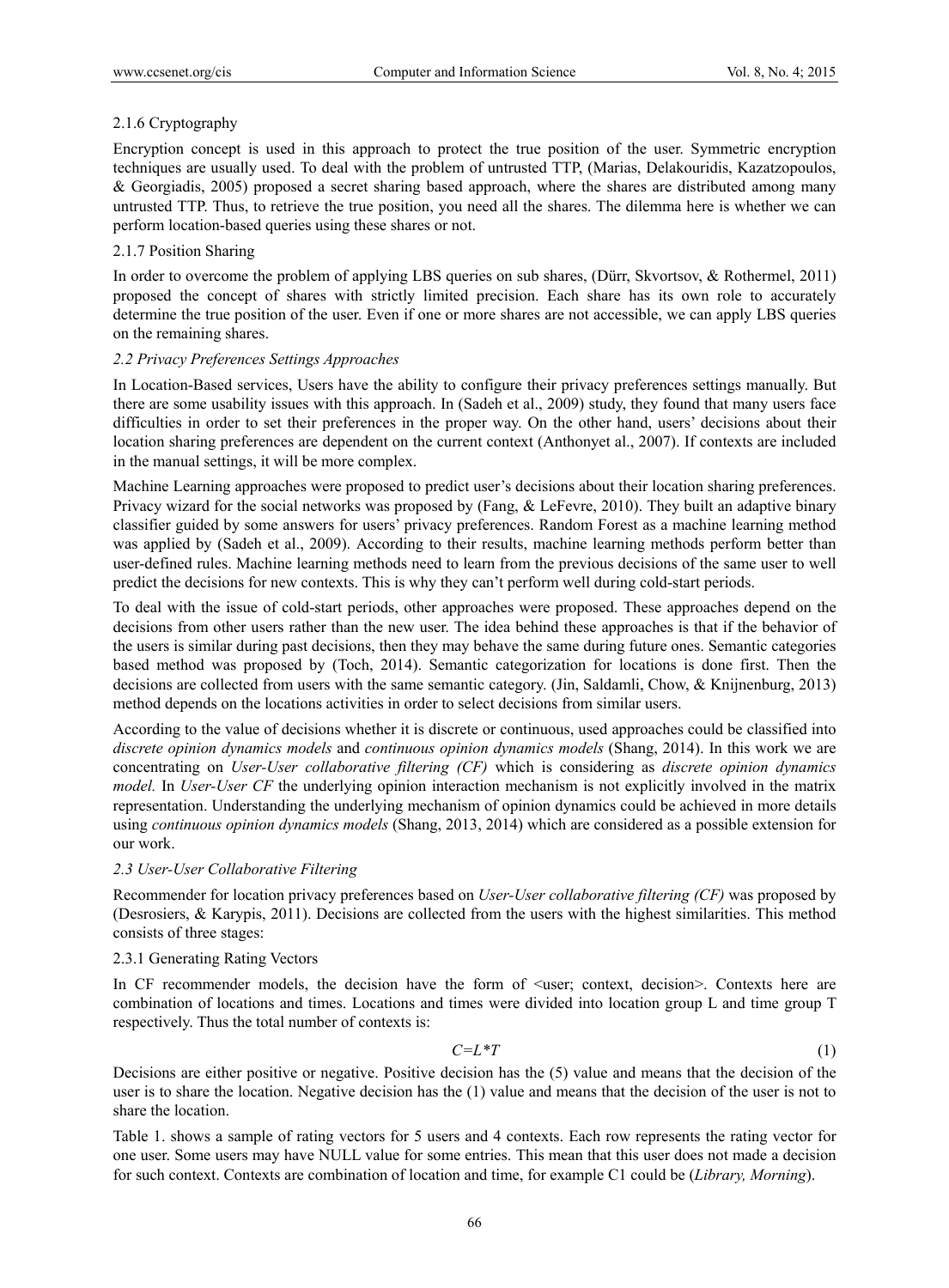Table 1. Rating vectors sample for 5 users and 4 contexts

| user           | $\mathbf{C}_1$ | C, | C3 | $C_4$ | $\mathcal{A}$ |
|----------------|----------------|----|----|-------|---------------|
| $u_1$          |                |    |    |       |               |
| u <sub>2</sub> | 5              | 5  |    | NULL  |               |
| u,             |                | 5  |    |       | ???           |
| $u_4$          |                | 5  |    | 5     | 5             |
| u٢             |                |    |    |       |               |

#### 2.3.2 Calculating User Similarity

The Second stage is to find the users with highest similarity with the needed user. Those users should have a decision for the intended context, and have decisions for some contexts that the intended user also has decisions. Cosine similarity was used. But before calculating the similarity, each vector is normalized first. Normalization step is needed because some users tend to be positive for their sharing while others tend to be negative. Normalization is done by subtracting the mean of decisions for each user from his decisions.

#### 2.3.3 Predicting Privacy Preferences

After finding the similar users the predicted decision for user  $u$  and item  $i$  is as the following (Desrosiers,  $\&$ Karypis, 2011):

$$
\hat{r}_{ui} = \bar{r}_u + \frac{\sum_{v \in N_i(u)} w_{uv}(r_{vi} - \bar{r}_v)}{\sum_{v \in N_i(u)} |w_{uv}|}
$$
\n
$$
(2)
$$

Where  $Ni(u)$  is the set of similar users, *v* is any user from this set,  $r_v$  is the mean rating for user *v*,  $w_{uv}$  is the similarity weight between users *u* and *v*. Then the final decision is a value between 1 and 5, and they use 3 as threshold as the following (Desrosiers, & Karypis, 2011):

$$
R_{u,i} = \begin{cases} negative & \text{if } \hat{r}_{u,i} \leq \theta \\ positive & \text{if } \hat{r}_{u,i} > \theta \end{cases}
$$
 (3)

For the example in Table.I we can see that it is clear to show that the decision will be 5, which is positive.

### 2.3.4 Obfuscating Rating Vectors

This step is additional and it was added to achieve the privacy for the users. Fake ratings were added in the *NULL* entries. If  $m_t$  denotes the number of rated items for user *u*,  $\alpha$  is the noise factor, then  $m_{max} = \alpha m_t$  is the upper limit of added fake items. The number of added fake items  $m_f$  is generated between 0 and  $m_{max}$  and belongs to uniform distribution. Finally they apply their algorithm to real world dataset. In general, the results were comparable to the performance of Machine Learning based models and better in the cold start period.

(Xie, Knijnenburg, & Jin, 2014) propose the idea of integrating both *User-User collaborative filtering* and *Item-Item collaborative filtering*.

#### **3. Proposed Methods**

The main purpose of this paper is to improve the work of (Zhao et al., 2014). The improvements were achieved through the following aspects:

- Discuss the positive and negative aspects of using both Collaborative based methods and Machine Learning based methods
- $\checkmark$  Enhance the prediction by Applying Improved Machine Learning method
- $\checkmark$  Combine both Collaborative based methods and Machine Learning based methods in one integrated model

#### *3.1 Collaborative Based Methods and Machine Learning Based Methods*

For location privacy preferences, both of these methods try to predict preferences according to previous data. Machine learning methods depend on the previous data for the intended user. On the other hand, collaborative based methods depend on the data collected from other users. According to this point, collaborative based methods perform better during the "cold-start" period. The performance of machine learning methods with sufficient training data is better.

Machine learning methods are sensitive to the change of the data such as data obfuscating. (Zhao et al., 2014) have successfully applied data obfuscating. Although they were considering semi-honest TTP, the machine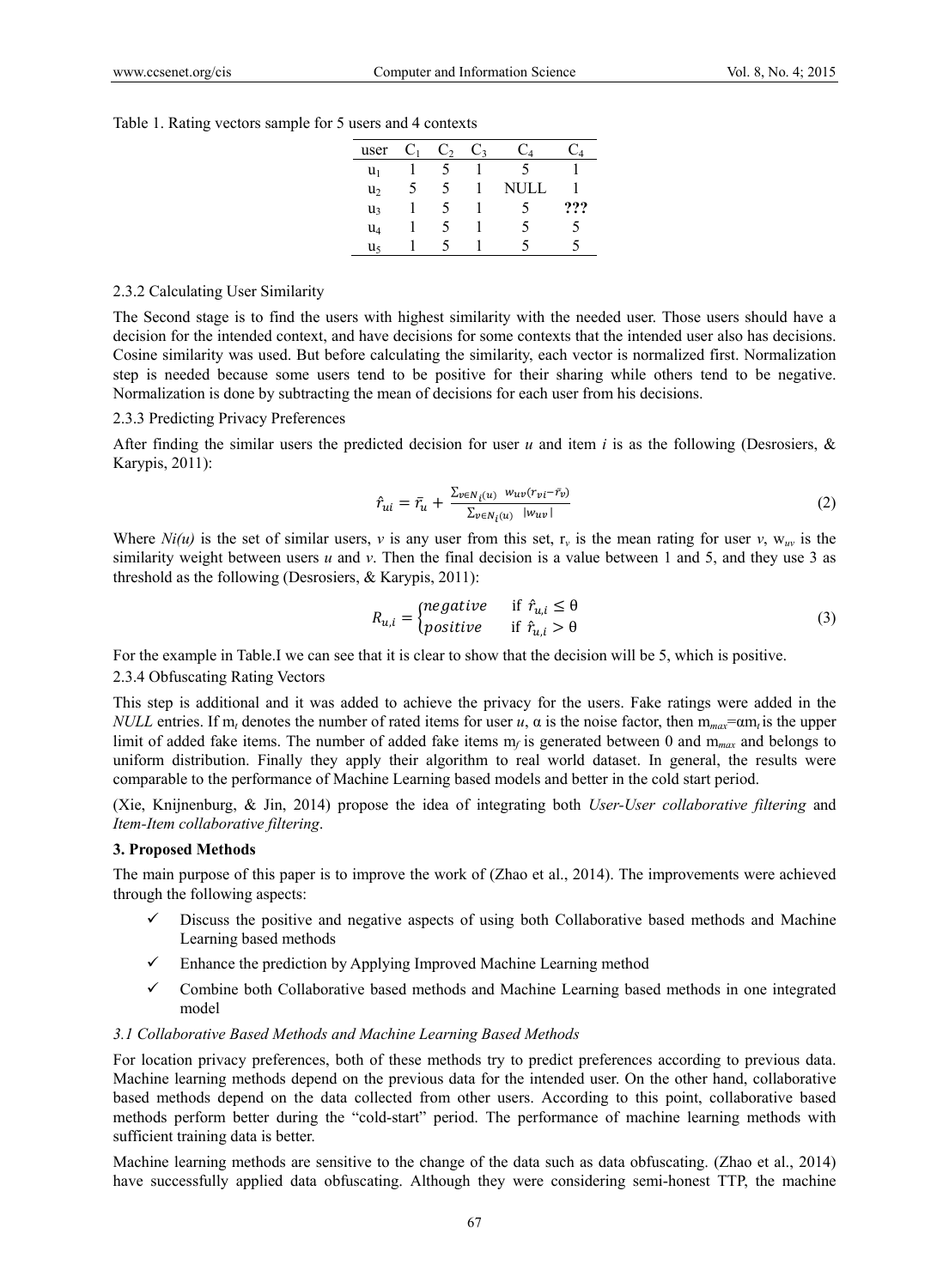which generates rating vectors still need the data as is before obfuscating. Thus the privacy issue still stands for at least this machine.

Machine learning methods have the ability to replace the classifier in a plug-out, plug-in way. Thus we can test the impact of different classifiers with less effort.

An important point is the impact of adding new features for both methods. In machine learning methods, adding new features is considerably easier to achieve. Machine learning methods are designed to deal with high dimensional features. In collaborative based methods, the contexts are generated from the features. Thus adding new feature will increase the size of rating vectors with the multiplication of the distinct elements of that feature. In addition, features values should be grouped and rounded in order to generate the contexts from the features easily. Furthermore, sometimes it is not easy to group the values of the feature in one unified group set for all users.

To clarify this point, let's consider the dataset and the work accomplished by (Zhao et al., 2014). They used two features: location and time. Locations and times were divided into location group L and time group T respectively as the following:

 $L = {Food and Drink; Leisure; Retail; Residental; Academic; Library}$ 

## $T = \{Morming; Noon; Afternoon; Evening; Night\}$

The contexts were a combination of locations and times. Thus the total number of contexts is  $6 \times 5 = 30$ . Let's consider the impact of adding the Friend List ID as a new feature with a group size of 5. The new total number of contexts is  $6 \times 5 \times 5 = 150$ , which is five times the original size. On the other hand, grouping the values of the Friend List ID in one unified group set for all users is difficult. Even if we consider the type of Friend List rather than the ID, the problem will remain since it could be customized and may be deferent from user to user.

# *3.2 Applying Improved Machine Learning Method*

The second direction in this paper is to enhance the prediction of location privacy preferences by applying improved machine learning methods. This improvement is done by adding new significant features. As we mentioned before it is easy to add new features in machine learning method.

(Zhao et al., 2014) work depends on just two features: Location and time. Although these features are important for the decision of sharing, the Friend List feature and the size feature of that Friend List is more important.

In this paper we will improve the prediction performance of location privacy preferences by adding these features.

Random forests (Breiman, 2001) were applied as machine learning method. It constructs decision trees using the features in order to predict the decision. It uses ensemble learning method which means that it will constructs more than one decision trees and the mode of the results will be selected.

## *3.3 Collaborative Based Methods and Machine Learning Based Methods as One Integrated Model*

The Third direction is to combine both Collaborative based methods and Machine Learning based methods in one integrated model. Here we will use user-user CF as collaborative based method and Random forests as machine learning method. Figure.1 shows the flowchart for the proposed integrated model. The concept is that during training phase, both of the two methods will be evaluated using cross validation technique. The training data itself will be divided into k sub-sets. Then k-1 sets will train the predictor and one set will be used as testing. This step will be repeated for each set. Finally, the mean of the accuracy for the k tested sets will be used as evaluation value. According to this value we will select the corresponding learned method.

## **4. Results and Discussion**

In order to illustrate the proposed enhancement, the same real world dataset used in the study of (Zhao et al., 2014) was used here.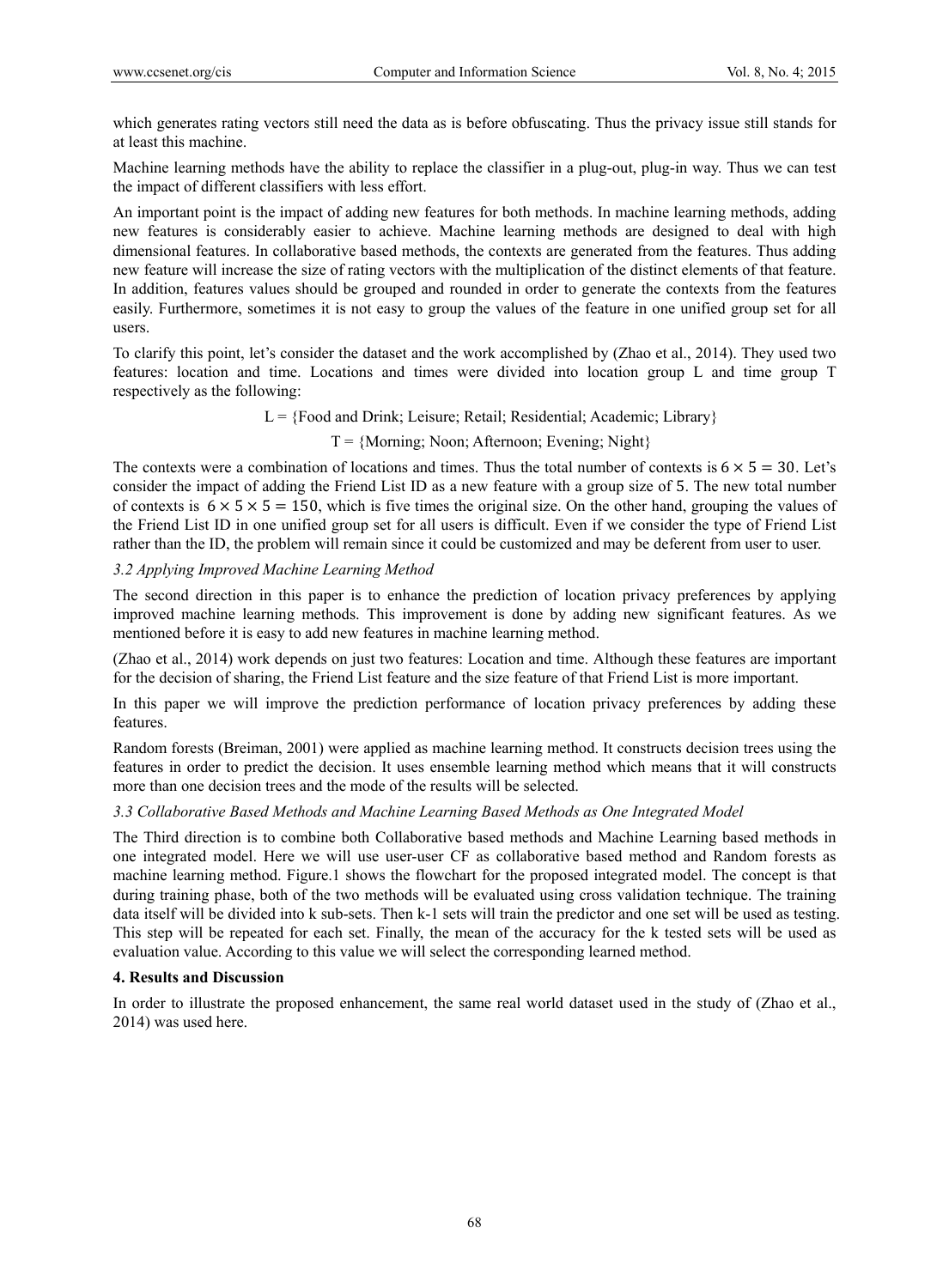

Figure 1. Proposed integrated model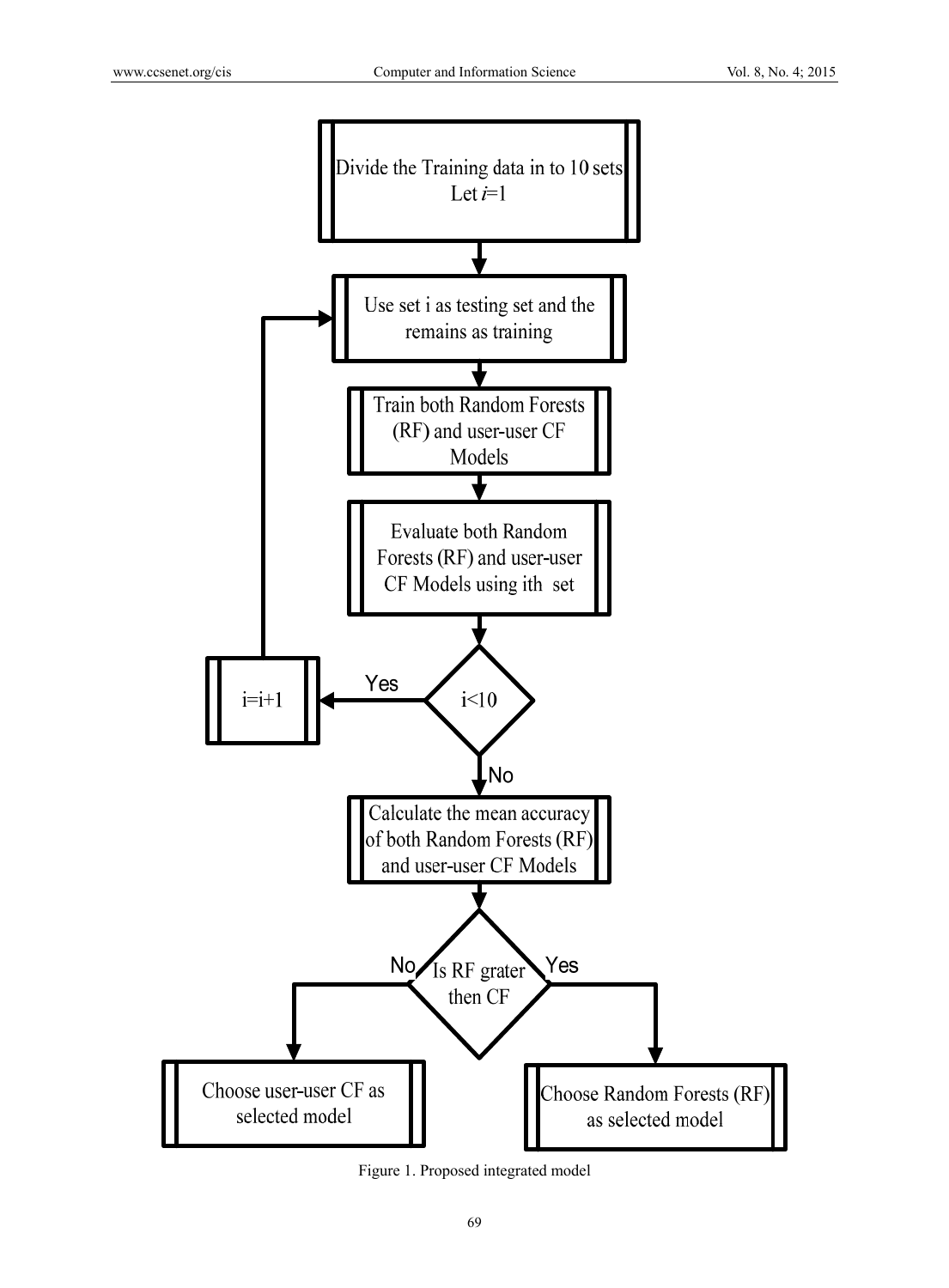# *4.1 Used Dataset*

In this study LocShare dataset (Parris, & Abdesslem, 2011) was used. This data set represents real location privacy preference data. The experiment was conducted in both St Andrews and London. Two runs for each place. In order to compare our results with (Zhao et al., 2014) work, we just include St Andrews data. The data from each run of the experiment are contained in five csv files:

- $\checkmark$  Users: the users participating in the experiment;
- $\checkmark$  Acc: the accelerometer data;
- Events: the events that took place involving the user, and responses to questions regarding those events;
- $\checkmark$  Encounters: the encounters between users:
- $\checkmark$  FriendsLists: details regarding each participant's friendlists.

The most important ones for our study are *Events* and *FriendsLists*. Events file contains the events readings collected during the experiment. It has eight different features:

- $\checkmark$  User ID
- $\checkmark$  Type of event
- $\checkmark$  Time question was asked
- $\checkmark$  Time the question was answered
- $\checkmark$  The place category
- $\checkmark$  The List ID if the user wants to share with.
- $\checkmark$  Response
- $\checkmark$  Co-presence with friends

The data consists of 18,153 records. Records without responses and without place categories were ignored. The final number was 3,878 records. The time was grouped as the following  $\{7:00-12:00; 12:00-14:00; 14:00-17:00; 14:00-17:00; 14:00-17:00\}$ 17:00-21:00; 21:00-7:00} for the groups {Morning; Noon; Afternoon; Evening; Night} respectively. The size of the List ID was retrieved from *FriendsLists* file.

## *4.2 Used Metrics*

In our experiment the results were evaluated using:

Accuracy: This represents the percentage of correctly predicted decisions.

Privacy leaks: is another important metric which represents the percentage of the prediction overexposed of users' location information. This is calculated using the negative decisions that are predicted as positive ones. Privacy leak is also called False Positive (FP) in the terminology of machine learning.

## *4.3 Evaluation Experiment*

In order to conduct the experiment MATLAB R2014a (The MathWorks, 2014) was used as programing tool. The dataset was processed and imported to MATLAB. WEKA 3.6.12 (Hall et al., 2009) as machine learning classifiers package was called from MATLAB to use Random Forests. This link between MATLAB and WEKA was accomplished using (Dunham, 2008) code. User-User CF was re-implemented as it was described in (Zhao et al., 2014).

For both methods, the data for each user was divided into 10 sets randomly in order to apply the cross validation. The first set is used as testing, while the rest of the sets were merged to provide the training data. Using this training data, each method was learned. Then, for the test set, the true decisions were used to evaluate the performance of each method .This step (training and testing) was repeated 10 times, one time for each set. And the whole experiment was repeated 10 times. Both of the Accuracy and Leak metrics were calculated. And the mean value over all experiment was considered. Figure 2 shows the flowchart for the evaluation experiment.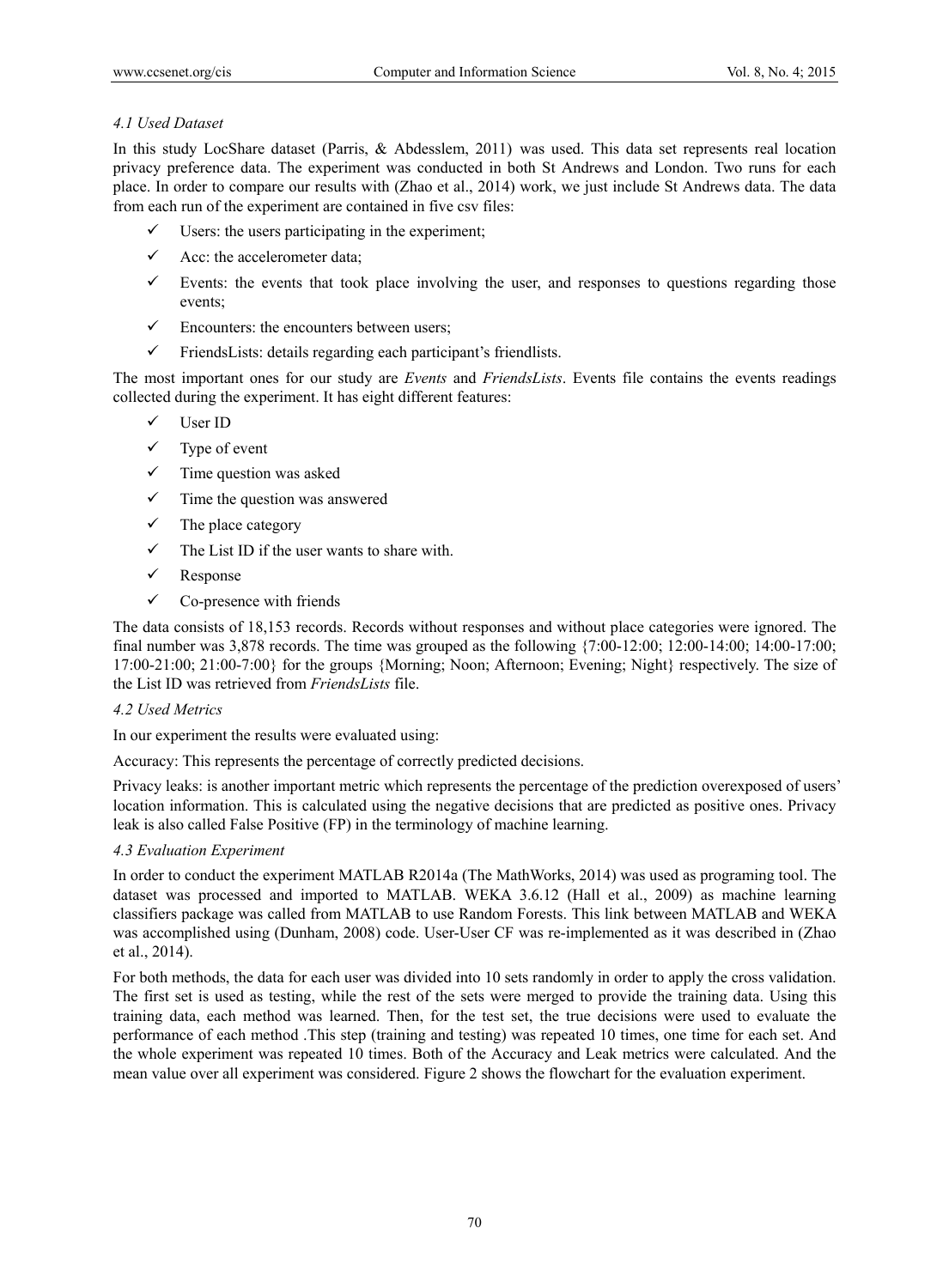

Figure 2. Ev aluation Expe riment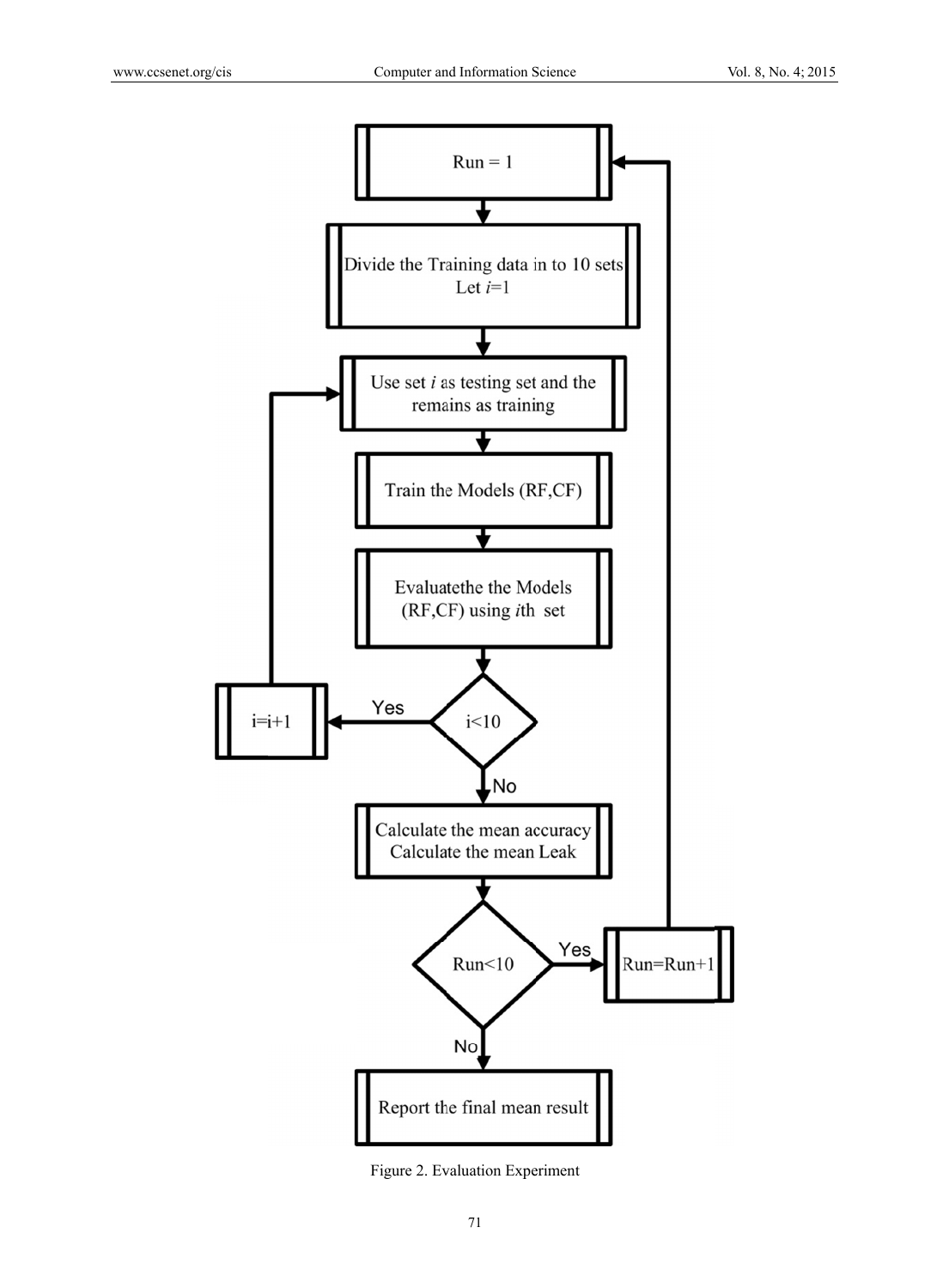For *User-User CF* the training data was combined with the data from other users. Thus *User-User CF* can collect the decisions from other users. On the other hand, for *Random Forests*, the data from other users are not used since we depend on the history of the intended user only.

Figure 3 illustrates the improved results using *Random Forests* – the green circle- with accuracy (84.82%) and privacy leak of (7.65%). Clearly this result outperforms the *User-User CF* –the red rectangle- where the accuracy was (72.5%) and the leak was (13.4%). *User-User CF* –the black rectangle-results reported by (Zhao et al.,  $2014$ ) was  $(73.11%)$  for the accuracy and  $(11.75%)$  for the leak. The deference here may be due to some tiny implementation details. Finally we can see the effect of adding new features from the deference in the between Random Forests results achieved here. And *Random Forests* -the blue circle- results reported in (Zhao et al., 2014).



Figure 3. Comparing RF and CF

Figure 4 shows the impact of obfuscating rating vectors on the accuracy. The red line is the baseline with no obfuscating. The blue line represents the effect of adding fake rating into User-User CF.

Alpha here is the noise factor. From the equation  $m_{max} = \alpha m$ , we can see that the impact was a tiny decrease in the accuracy (around 3.5%). obfuscated rating vectors scaled well with the increase of the noise. This is due to the fact that alpha has an impact of the upper limit of randomly selected value m<sub>/</sub> between 0 and m<sub>max</sub>. One the other hand the added fake ratings are divided into two equal sets: positives and negatives. Thus the mean of these fake rating is 0 which has no effect on the calculations.

The third experiment introduces the concept of combining both *User-User CF* and *Random Forests*. The idea is to take the advantages of both machine learning approaches and collaborative approaches. In specific, gaining high accuracy during the "cold-start" period and when there is sufficient data to train the system.

The concept here is that during training phase, both of the two methods will be evaluated using 10-k cross validation technique. The training data itself will be divided into 10 sub-sets. One set will be used for testing, while the remaining will be used for training.

This step will be repeated for each set and the estimated accuracy will be calculated. Finally, the mean of the estimated accuracies will be used as evaluation value. According to this value, we will select the corresponding learned method.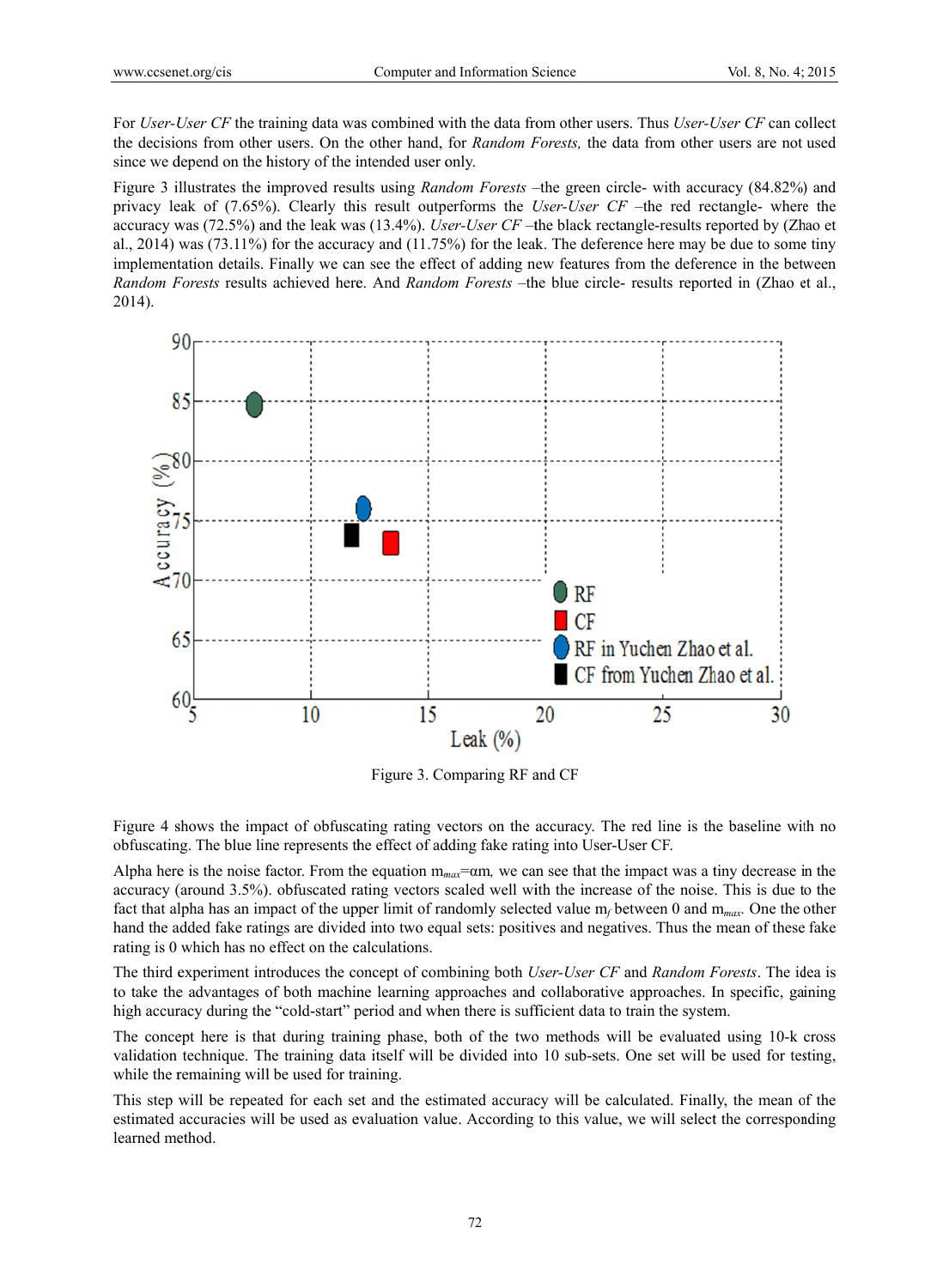

Figure 4. CF with obfuscating rating vectors

In Figure 5 we study the impact of reducing the training data. We can see that *Random Forests* outperforms *User-User CF* during the whole interval. This is due to the high difference between them in accuracy (around 12.5%). Thus even during the cold start period, *Random Forests* still outperforms *User-User CF*. We can also see that *User-User CF* scales better than *Random Forests*. This is normal due to the fact that *User-User CF* takes the advantage of the available data for the intended user, and the rest of the users.



Figure 5. The impact of reducing the training data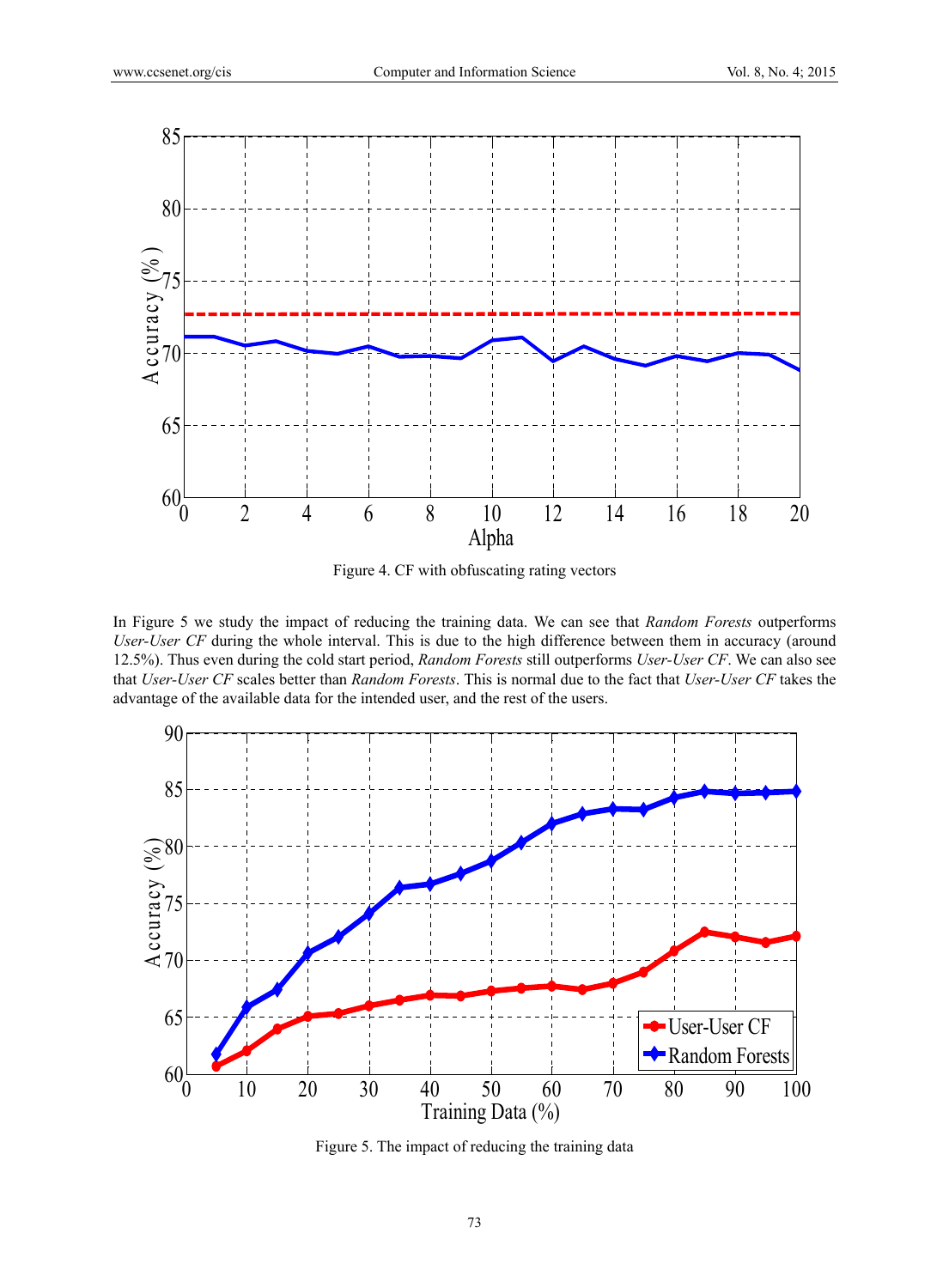According to this observation, the performance of the integrated model will behave similarly to *Random Forest*  performance.

## **5. Conclusion**

This paper starts by illustrating some positive and negative aspects of using both Collaborative based methods and Machine Learning based methods. We show that Collaborative based methods have the theoretical advantages of good performance during "cold-start" period. It learns from other users' data allowing us to apply the obfuscating by adding some fake decisions. The main drawback of these methods is the complexity of dealing with new features. On the other and, Machine Learning based methods have the advantage of better performance. In general, adding new features is very easy, and we can replace the classifiers easily. But we mentioned also that it suffers from the poor performance during "cold-start" period, the model can learn from the history of the intended user only, and adding fake decisions will affect the performance.

After that, we have enhanced the prediction of location privacy preferences by applying improved *Random Forests as* machine learning method. We show that the results out performs *User-User CF* with accuracy of (84.82%) and privacy leak of (7.65%).

Finally, we proposed the concept of combining both Collaborative based methods and Machine Learning based methods in one integrated model to utilize the advantages of both of them. But we observed that *Random Forests*  outperforms for the whole period. Thus, the integrated method will behave the same as *Random Forest* methods.

## **References**

- Anthony, D., Henderson, T., & Kotz, D. (2007). Privacy in location-aware computing environments. *IEEE Pervasive Computing,* (4), 64-72. http://dx.doi.org/10.1109/MPRV.2007.83
- Breiman, L. (2001). Random forests. *Machine learning, 45*(1), 5-32. http://dx.doi.org/10.1023/A:1010933404324
- Desrosiers, C., & Karypis, G. (2011). *A comprehensive survey of neighborhood-based recommendation methods.* In Recommender systems handbook (pp. 107-144). *Springer US*. http://dx.doi.org/10.1007/978-0-387-85820-3\_4
- Duckham, M., & Kulik, L. (2005). A formal model of obfuscation and negotiation for location privacy. In Pervasive computing (pp. 152-170). *Springer Berlin Heidelberg.* http://dx.doi.org/10.1007/11428572\_10
- Dunham, M. (2008). *Matlab Weka Interface.* Retrieved from http://www.mathworks.com/matlabcentral /fileexchange/21204-matlab-weka-interface/content/matlab2weka.m
- Dürr, F., Skvortsov, P., & Rothermel, K. (2011). *Position sharing for location privacy in non-trusted systems*. In Pervasive Computing and Communications (PerCom), 2011 IEEE International Conference on (pp. 189-196). IEEE. http://dx.doi.org/10.1109/PERCOM.2011.5767584
- Fang, L., & LeFevre, K. (2010, April). Privacy wizards for social networking sites. In Proceedings of the 19th international conference on World wide web (pp. 351-360). *ACM.* http://dx.doi.org/10.1145/1772690.1772727
- Gedik, B., & Liu, L. (2005). *Location privacy in mobile systems: A personalized anonymization model.* In Distributed Computing Systems (pp. 620-629). ICDCS 2005. Proceedings. 25th IEEE International Conference on IEEE. http://dx.doi.org/10.1109/ICDCS.2005.48
- Gedik, B., & Liu, L. (2008). Protecting location privacy with personalized k-anonymity: Architecture and algorithms. *Mobile Computing, IEEE Transactions on, 7*(1), 1-18. http://dx.doi.org/10.1109/TMC.2007.1062
- Gruteser, M., & Grunwald, D. (2003). Anonymous usage of location-based services through spatial and temporal cloaking. In Proceedings of the 1st international conference on Mobile systems. *Applications and Services*  (pp. 31-42). ACM. http://dx.doi.org/10.1145/1066116.1189037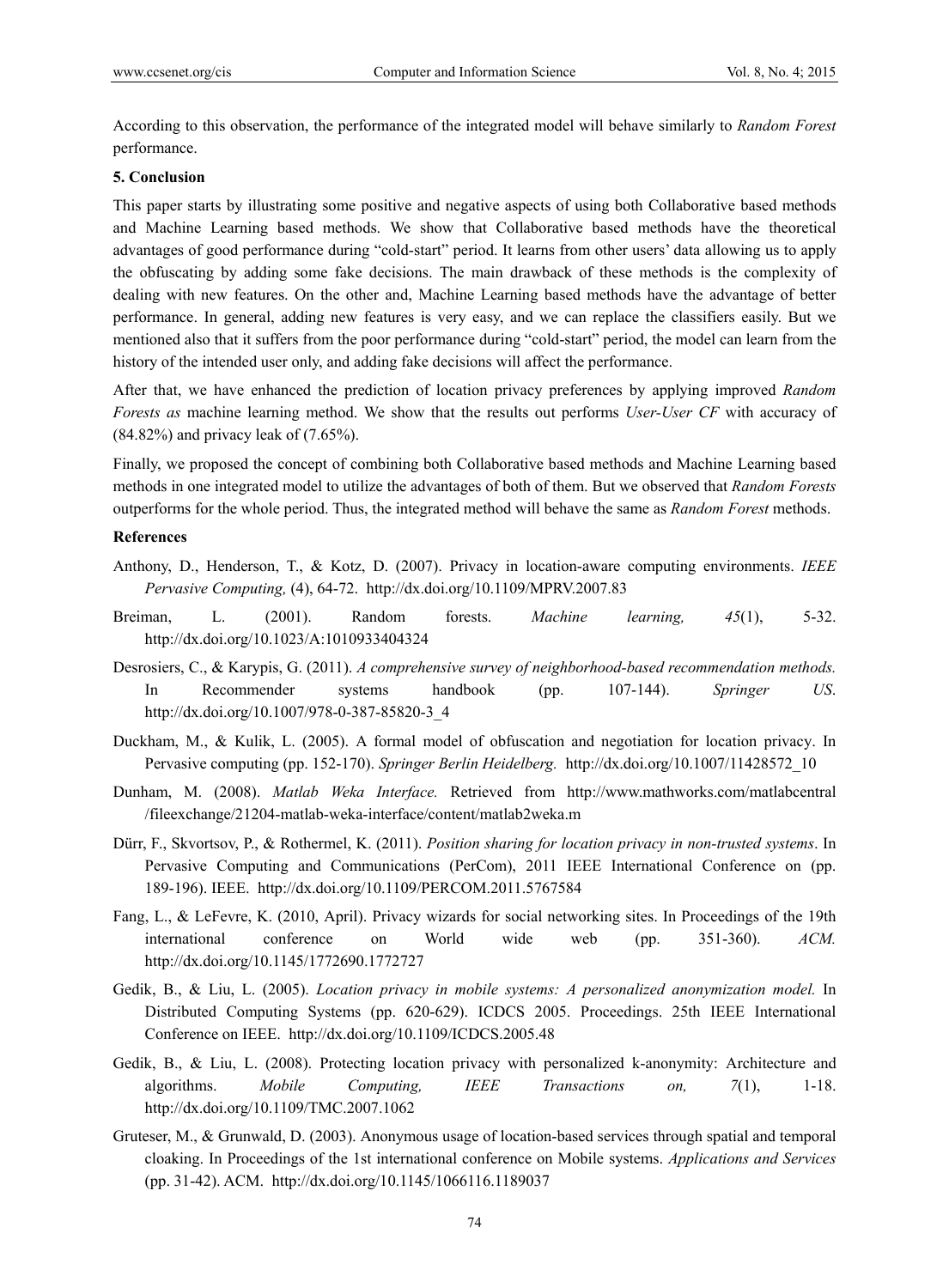- Gutscher, A. (2006). *Coordinate transformation-a solution for the privacy problem of location based services?* In Parallel and Distributed Processing Symposium, 2006. IPDPS 2006. 20th International IEEE. http://dx.doi.org/10.1109/IPDPS.2006.1639681
- Hall, M., Frank, E., Holmes, G., Pfahringer, B., Reutemann, P., & Witten, I. H. (2009). The WEKA data mining software: an update. *ACM SIGKDD Explorations Newsletter, 11*(1), 10-18. http://dx.doi.org/10.1145/1656274.1656278
- Jin, H., Saldamli, G., Chow, R., & Knijnenburg, B. P. (2013). *Recommendations-based location privacy control*. In Pervasive Computing and Communications Workshops (PERCOM Workshops), 2013 IEEE International Conference on (pp. 401-404). IEEE. http://dx.doi.org/10.1109/PerComW.2013.6529526
- Krumm, J. (2007). *Inference attacks on location tracks*. In Pervasive Computing (pp. 127-143). Springer Berlin Heidelberg. http://dx.doi.org/10.1007/978-3-540-72037-9\_8
- Marias, G. F., Delakouridis, C., Kazatzopoulos, L., & Georgiadis, P. (2005). *Location privacy through secret sharing techniques*. In World of Wireless Mobile and Multimedia Networks, 2005. WoWMoM 2005. Sixth IEEE International Symposium on a (pp. 614-620). IEEE. http://dx.doi.org/10.1109/WOWMOM.2005.60
- Mokbel, M. F., Chow, C. Y., & Aref, W. G. (2006). *The new Casper: query processing for location services without compromising privacy*. In Proceedings of the 32nd international conference on Very large data bases (pp. 763-774). VLDB Endowment.
- Palanisamy, B., & Liu, L. (2011). *Mobimix: Protecting location privacy with mix-zones over road networks*. In Data Engineering (ICDE), 2011 IEEE 27th International Conference on (pp. 494-505). IEEE. http://dx.doi.org/10.1109/ICDE.2011.5767898
- Parris, I., & Abdesslem, F. B. (2011). *CRAWDAD data set st\_andrews/locshare* (v. 2011-10-12)
- Sadeh, N., Hong, J., Cranor, L., Fette, I., Kelley, P., Prabaker, M., & Rao, J. (2009). Understanding and capturing people's privacy policies in a mobile social networking application. *Personal and Ubiquitous Computing, 13*(6), 401-412. http://dx.doi.org/10.1007/s00779-008-0214-3
- Shang, Y. (2013). Deffuant model with general opinion distributions: First impression and critical confidence bound. *Complexity, 19*(2), 38-49. http://dx.doi.org/10.1002/cplx.21465
- Shang, Y. (2014). An agent based model for opinion dynamics with random confidence threshold. *Communications in Nonlinear Science and Numerical Simulation, 19*(10), 3766-3777. http://dx.doi.org/10.1016/j.cnsns.2014.03.033
- Shankar, P., Ganapathy, V., & Iftode, L. (2009). *Privately querying location-based services with SybilQuery*. In Proceedings of the 11th international conference on Ubiquitous computing (pp. 31-40). ACM. http://dx.doi.org/10.1145/1620545.1620550
- The MathWorks. (2014). *MATLAB Toolbox Release R2014a*, Natick, Massachusetts, United States.
- Toch, E. (2014). Crowdsourcing privacy preferences in context-aware applications. *Personal and ubiquitous computing, 18*(1), 129-141. http://dx.doi.org/10.1007/s00779-012-0632-0
- Wernke, M., Skvortsov, P., Dürr, F., & Rothermel, K. (2014). A classification of location privacy attacks and approaches. *Personal and Ubiquitous Computing, 18*(1), 163-175. http://dx.doi.org/10.1007/s00779-012-0633-z
- Xie, J., Knijnenburg, B. P., & Jin, H. (2014). *Location sharing privacy preference: Analysis and personalized recommendation*. In Proceedings of the 19th international conference on Intelligent User Interfaces (pp. 189-198). ACM. http://dx.doi.org/10.1145/2557500.2557504
- Zhao, Y., Ye, J., & Henderson, T. (2014). *Privacy-aware location privacy preference recommendations*. In Proceedings of the 11th International Conference on Mobile and Ubiquitous Systems: Computing, Networking and Services (pp. 120-129). ICST (Institute for Computer Sciences, Social-Informatics and